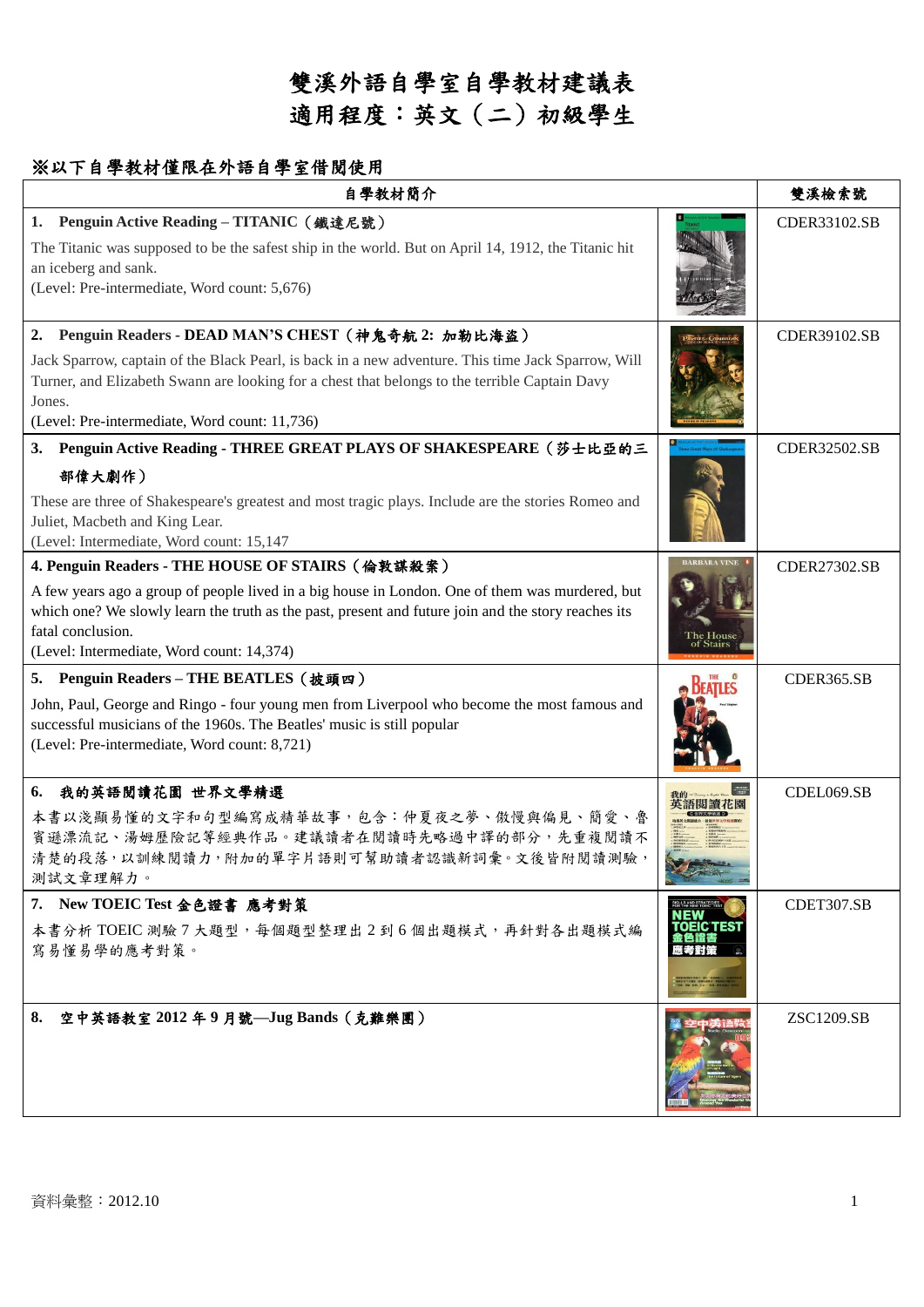## 雙溪外語自學室自學教材建議表 適用程度:英文(二)初級學生

#### ※以下自學教材僅限在外語自學室借閱使用

| 9. | 活用空中美語 2012年7月號—Amazon Studios Inviting New Ideas (亞馬遜徵求影視原<br>創新點子)                    |                 | <b>ZEU1207.SB</b> |
|----|-----------------------------------------------------------------------------------------|-----------------|-------------------|
|    | 10. EZ TALK 美語話會誌 2012年7月號–Salvador Dali-Master of the Surreal (達利–超<br>現實大師)           |                 | ZEZ1207.SB        |
|    | 11. Live 互動英語 2012 年7月號––Gustav Klimt: Austria's Golden Artist (奥地利的黄金藝<br>術家–古斯塔夫·克林姆) |                 | ZLV1207.SB        |
|    | 12. SOSA 英語影音學習資源網(http://sosa.idc.scu.edu.tw) → 新托福 → Listening &                      | 本隨選視訊課程以中英文雙語講  |                   |
|    | <b>Speaking</b>                                                                         | 解,限在二校區外語自學室電腦使 |                   |
|    | $\rightarrow$ Lesson 17 & 18 Dialogues with Agreement & Disagreement                    | 用。              |                   |
|    | $\rightarrow$ Lesson 20 Dialogues Involving Offers & Requests                           |                 |                   |
|    | $\rightarrow$ Lesson 22 Dialogues Involving Questions                                   |                 |                   |
|    | $\rightarrow$ Lesson 27 Answering Detail and Inference Questions in Longer Talks        |                 |                   |
|    | $\rightarrow$ Lesson 28 Strategies for Longer Talks                                     |                 |                   |
|    | $\rightarrow$ More Strategies for Longer Talks                                          |                 |                   |
|    | 13. AZAR Basic English Grammar                                                          | <b>BASIC</b>    | CDEG16602-C.SB    |
|    | 第八章&第九章 過去時態的表達                                                                         |                 |                   |
|    | 第十三章 情態助動詞:勸告、必要、要求、建議                                                                  |                 |                   |
|    | 第十五章 所有格                                                                                |                 |                   |
|    | 第十六章 比較的表示法                                                                             |                 |                   |
|    | 14. 影集––FRIENDS (六人行)                                                                   |                 | 共10季              |
|    | 15. 電影--The Simpsons (辛普森家庭電影版)                                                         |                 | <b>DVD873</b>     |